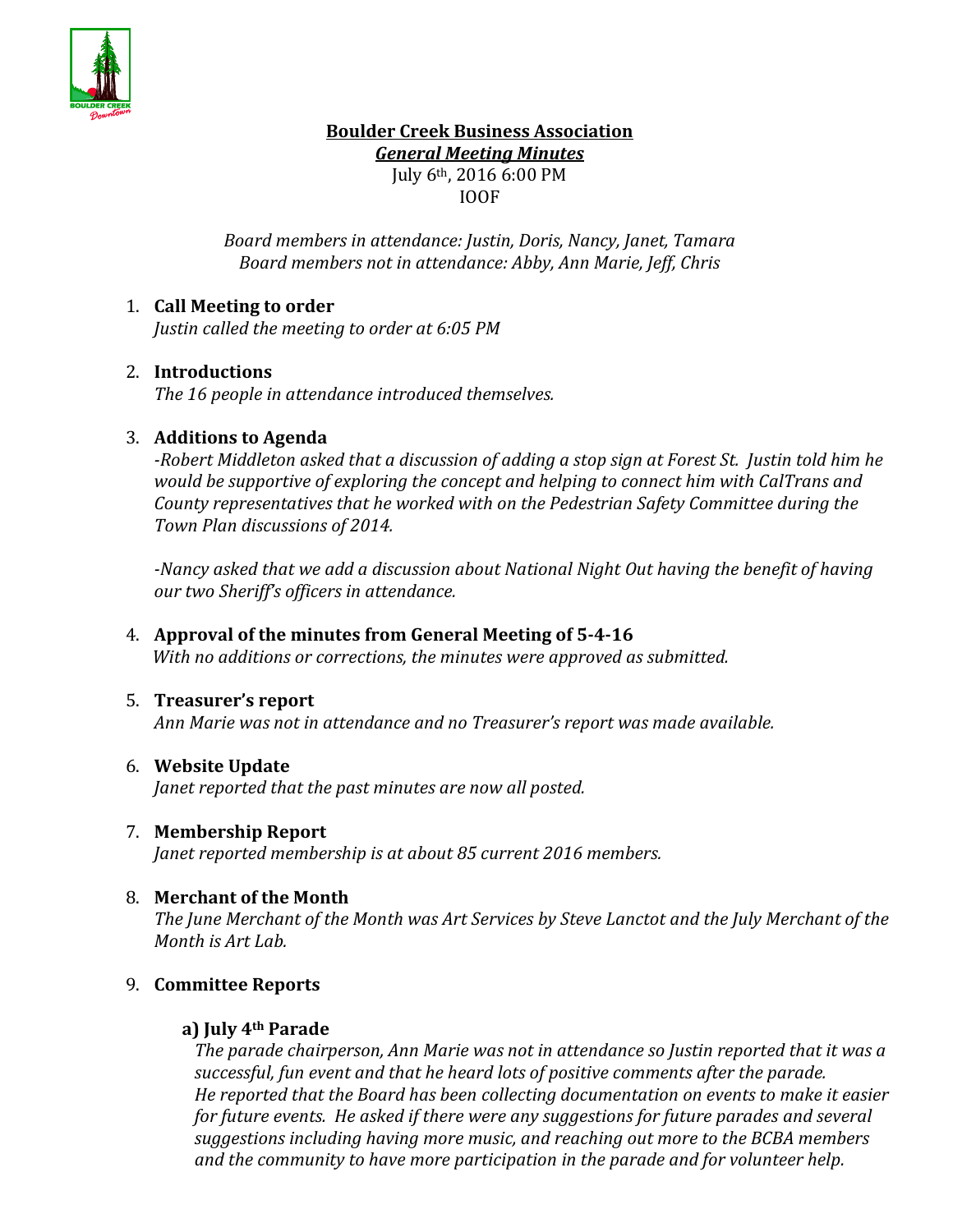# **a) Boulder Creek Art Walk**

*Justin reported that the June and July First Friday Art Walks had been very successful and well received. After meeting with lille aeske and Viscosity it was felt that Art Walk could be separated into 2 events and the businesses would have the benefits of 2 different style art events a month.* 

*First Friday Art Walk would be a gallery event with businesses hosting an artist inside for several weeks and the new event, yet unnamed, would be for those businesses who would host an artist for one evening with mostly outdoor vendors. Hopefully the new event will be able to take advantage of the Rec. Dept. childcare and be on the third Saturday of the month, starting in August.*

# **b) Light Up the Town**

 *Nancy reported she is meeting with businesses and building owners for Phase II, which is the south end of town. Once the agreements are signed, the electrical work can begin and the next Phase of lights will be installed.*

## 10. **New Business**

# **a) John Habermehl will introduce the new SLV Sergeant Pete Hanson**

*-Sergeant John Habermehl explained that he has been transferred out of the SLV after 3½ years which is longer that the usual SCCSO rotation and that he's has really enjoyed working in SLV. He introduced the new SLV Sergeant Pete Hansen who spoke about his background.*

*-Justin presented an Appreciation Award from the BCBA to Sergeant John Habermehl for his service to Boulder Creek and the entire San Lorenzo Valley.* 

*-Sergeant Habermehl spoke about National Night Out and that the SCCSO may be providing the SWAT or Bomb Squad for the event. He asked that the BCBA coordinate with Bob Greg of the Felton Fire Dept. to stagger the NNO event times so that the Sheriff's resources can be swapped between the 2 events.* 

# **b) Bridal show**

*Nichole from Central Avenue Paper and Print spoke about an event they are sponsoring called Mountain Bridal Fair to be held at the Boulder Creek Golf & Country Club on Sunday, September 25th. Nichole is looking for sponsors for the event and encouraging businesses that are wedding related to participate. Find out more at: [www.mountainbridalfair.com](http://www.mountainbridalfair.com/)*

### **c) Mixer site for August**

 *Central Avenue Paper and Print volunteered to be the host for the August 3rd Mixer.*

# 11. **Guest Speaker - Kevin Foster Boulder Creek CERT**

 *Kevin Foster who started the Boulder Creek CERT (Community Emergency Response Team) gave an interesting talk about how businesses need to be prepared and have a plan for emergencies including:*

- *Having 2 exits from your building and be sure there is nothing that could block your exit in the case of an earthquake, by bolting cabinets, etc. to the walls.*
- *Having a plan for your employees*
- *Having working fire extinguishers*
- *Having a lead employee for gas shut off to your building*
- *Practicing your emergency plans*